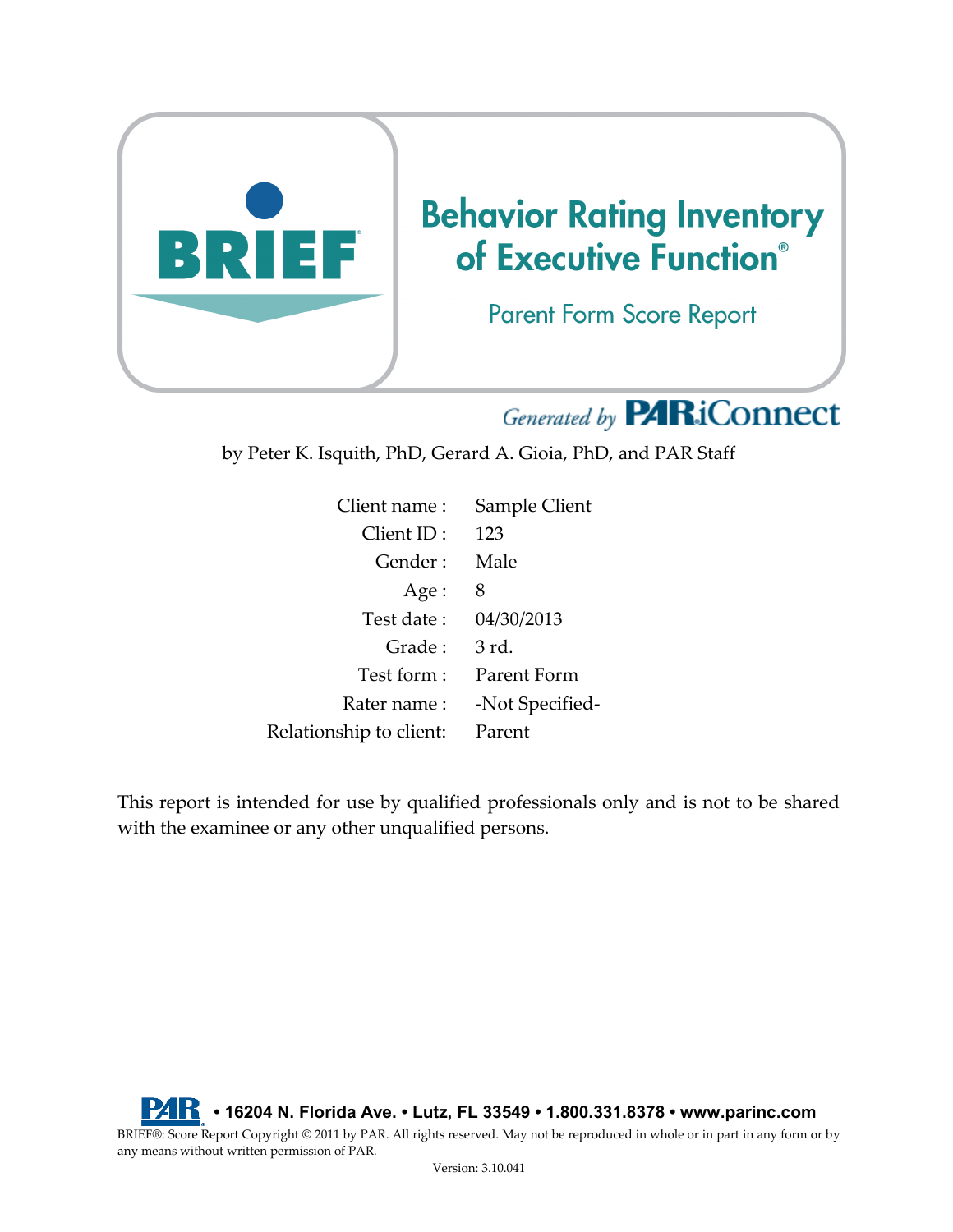### **Validity**

Before examining the BRIEF profile, it is essential to carefully consider the validity of the data provided. The inherent nature of rating scales (i.e., relying upon a third party for ratings of a child's behavior) brings potential bias to the scores. The first step is to examine the protocol for missing data. With a valid number of responses, the Inconsistency and Negativity scales of the BRIEF provide additional validity indexes.

- **Missing items** The respondent completed 86 of a possible 86 BRIEF items. For reference purposes, the summary table for each scale indicates the respondent's actual rating for each item. There are no missing responses in the protocol, providing a complete data set for interpretation.
- **Inconsistency** Scores on the Inconsistency scale indicate the extent to which the respondent answered similar BRIEF items in an inconsistent manner relative to the clinical samples. For example, a high Inconsistency score might be associated with marking Never in response to the item "Gets out of control more than friends" while at the same time marking Often in response to the item "Acts too wild or out of control." Item pairs comprising the Inconsistency scale are shown in the summary table below. *T*  scores are not generated for the Inconsistency scale. Instead, the raw difference scores for the 10 paired items are summed and the total difference score (i.e., the Inconsistency score) is used to classify the protocol as either "Acceptable," "Questionable," or as "Inconsistent." The Inconsistency score of 4 falls within the Acceptable range, suggesting that the rater was reasonably consistent in responding to BRIEF items.

| #  | Content 1                                            | <b>Score</b><br>1 | #  | Content 2                       | <b>Score</b><br>$\overline{2}$ | Diff     |
|----|------------------------------------------------------|-------------------|----|---------------------------------|--------------------------------|----------|
| 7  | Has explosive, angry<br>outbursts                    | 3                 | 25 | Has outbursts for little reason | 2                              |          |
| 11 | Remaining item content<br>redacted for sample report | 3                 | 22 |                                 | 3                              | 0        |
| 27 |                                                      | 3                 | 17 |                                 | 3                              | $\Omega$ |
| 33 |                                                      | $\overline{2}$    | 32 |                                 | 3                              |          |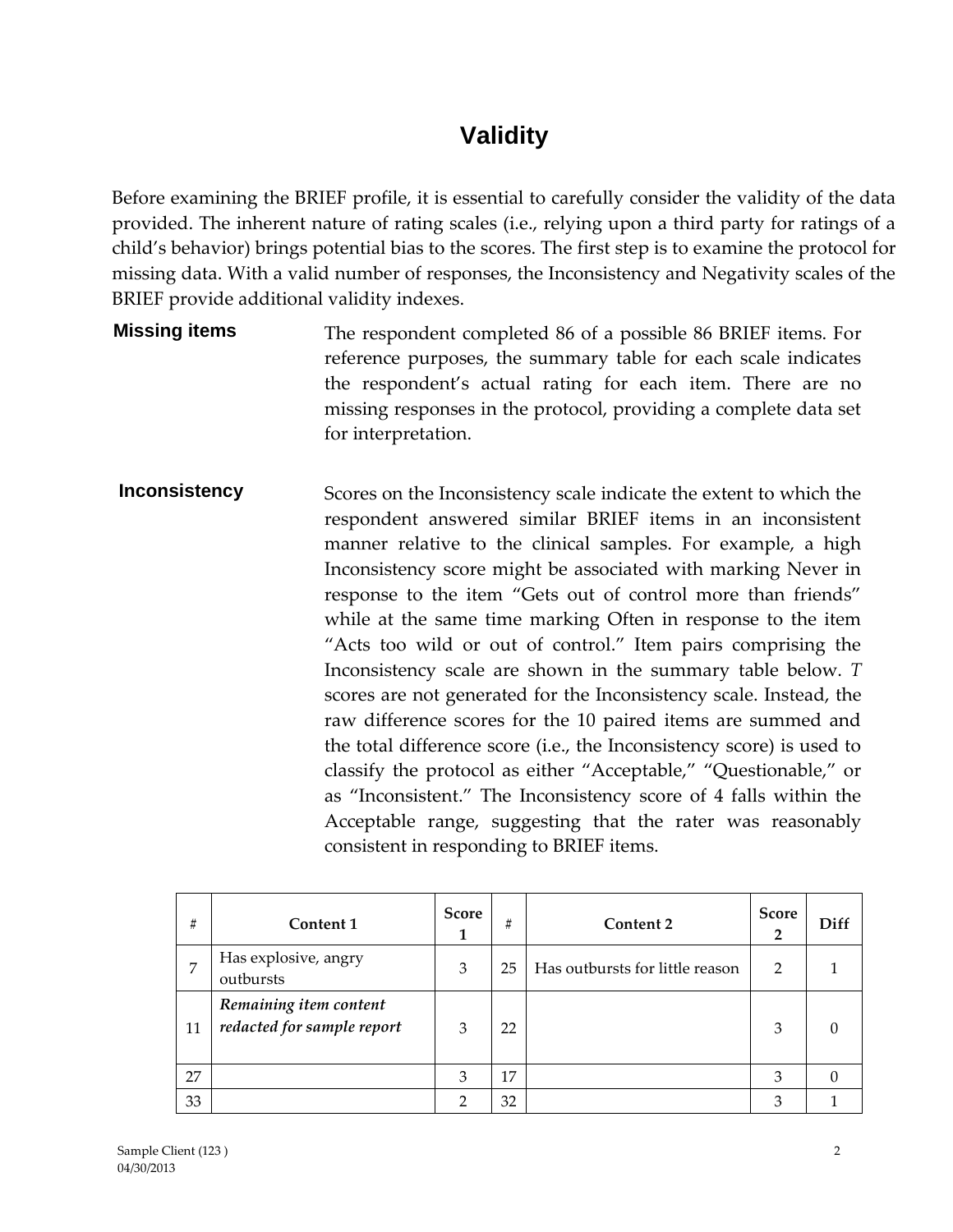### **Negativity** The Negativity scale measures the extent to which the respondent answered selected BRIEF items in an unusually negative manner relative to the clinical sample. Items comprising the Negativity scale are shown in the summary table below. A higher raw score on this scale indicates a greater degree of negativity, with less than 3% of respondents scoring above 7 in the clinical sample. As with the Inconsistency scale, *T*  scores are not generated for this scale. The Negativity score of 2 falls within the acceptable range, suggesting that the respondent's view of Sample Client is not overly negative and that the BRIEF protocol is likely to be valid.

| <b>Item</b> | Content                                                                          | Response  |
|-------------|----------------------------------------------------------------------------------|-----------|
| 8           | Tries the same approach to a problem over and over<br>even when it does not work | Never     |
| 13          | Is disturbed by change of teacher or class                                       | Sometimes |
| 23          | Remaining item content redacted for sample report                                | Never     |
| 30          |                                                                                  | Sometimes |
| 62          |                                                                                  | Sometimes |
| 71          |                                                                                  | Never     |
| 80          |                                                                                  | Often     |
| 83          |                                                                                  | Never     |
| 85          |                                                                                  | Often     |

#### **End of Validity Section**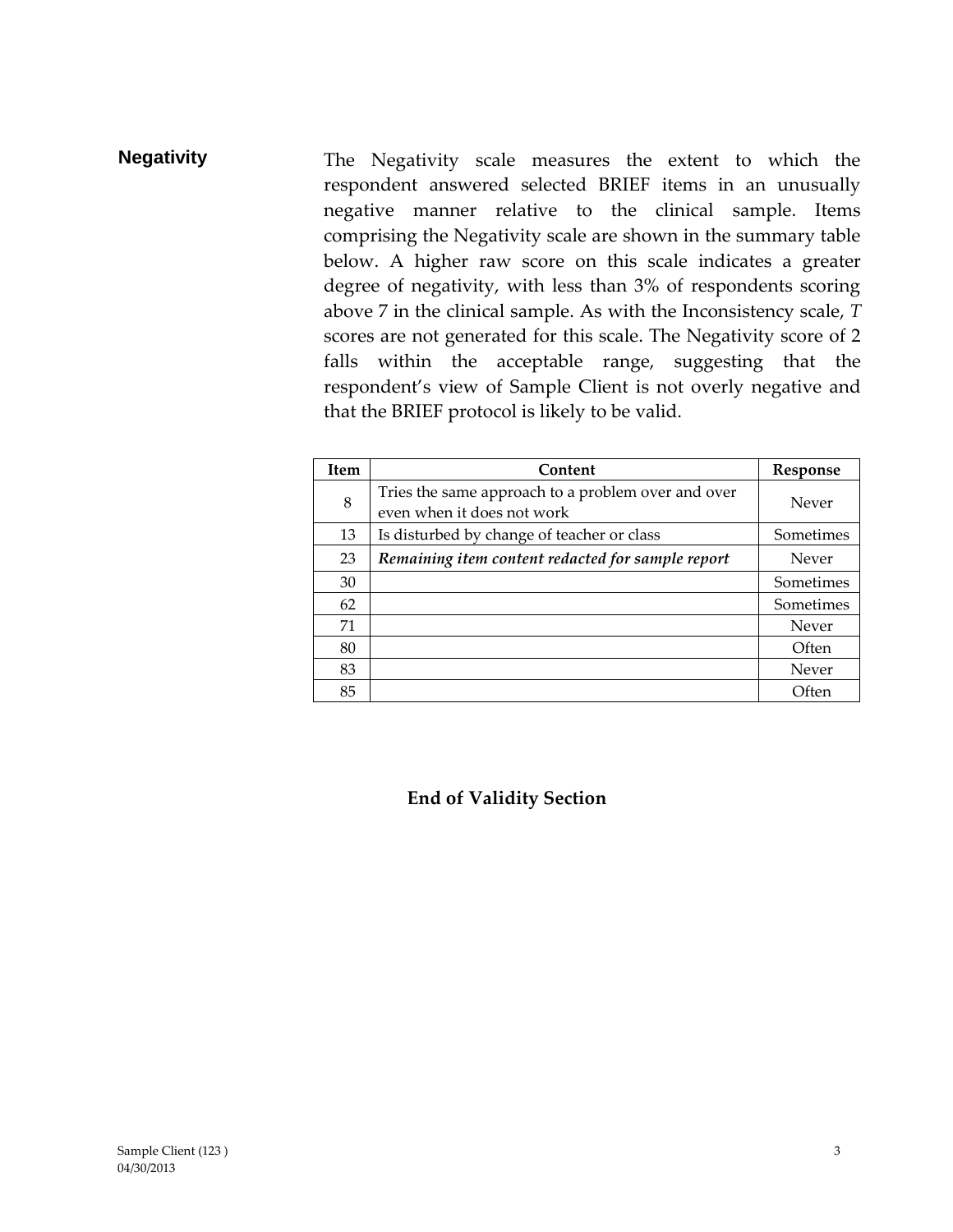# **BRIEF® Score Summary Table**

| Index/scale                                | Raw score | T score | Percentile | 90% C.I.  |  |
|--------------------------------------------|-----------|---------|------------|-----------|--|
| Inhibit                                    | 26        | 73      | 97         | $68 - 78$ |  |
| Shift                                      | 13        | 53      | 74         | $45 - 61$ |  |
| <b>Emotional Control</b>                   | 27        | 73      | 98         | $68 - 78$ |  |
| <b>Behavioral Regulation Index (BRI)</b>   | 66        | 71      | 96         | $67 - 75$ |  |
| Initiate                                   | 21        | 75      | 98         | $67 - 83$ |  |
| <b>Working Memory</b>                      | 26        | 72      | 97         | $67 - 77$ |  |
| Plan/Organize                              | 35        | 82      | $\geq 99$  | $76 - 88$ |  |
| <b>Organization of Materials</b>           | 18        | 71      | $\geq 99$  | $65 - 77$ |  |
| Monitor                                    | 21        | 69      | 98         |           |  |
| <b>Metacognition Index (MI)</b>            | 121       | 79      | $\geq 99$  | $75 - 83$ |  |
| <b>Global Executive Composite</b><br>(GEC) | 187       | 78      | 98         | $75 - 81$ |  |

| Validity scale<br>Raw score |  | Cumulative percentile | <b>Protocol classification</b> |  |
|-----------------------------|--|-----------------------|--------------------------------|--|
| <b>Negativity</b>           |  | $\leq 90$             | Acceptable                     |  |
| Inconsistency               |  | ≤ 98                  | Acceptable                     |  |

Note: Male,age-specific norms have been used to generate this profile.

For additional normative information, refer to Appendix A - D in the BRIEF® Professional Manual*.*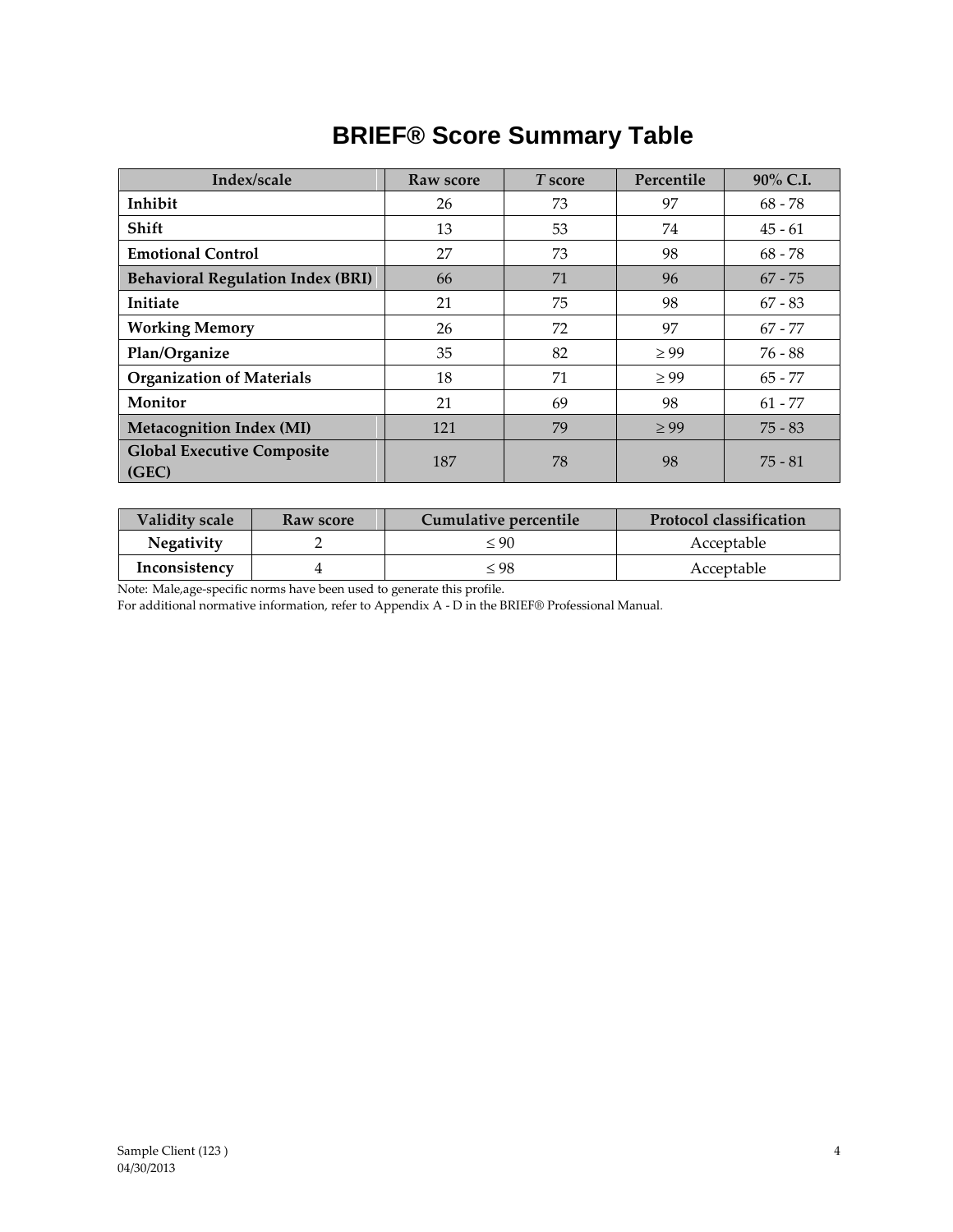

**Profile of BRIEF®** *T* **Scores**

Note: Male,age-specific norms have been used to generate this profile.

For additional normative information, refer to Appendixes A - D in the BRIEF® Professional Manual.